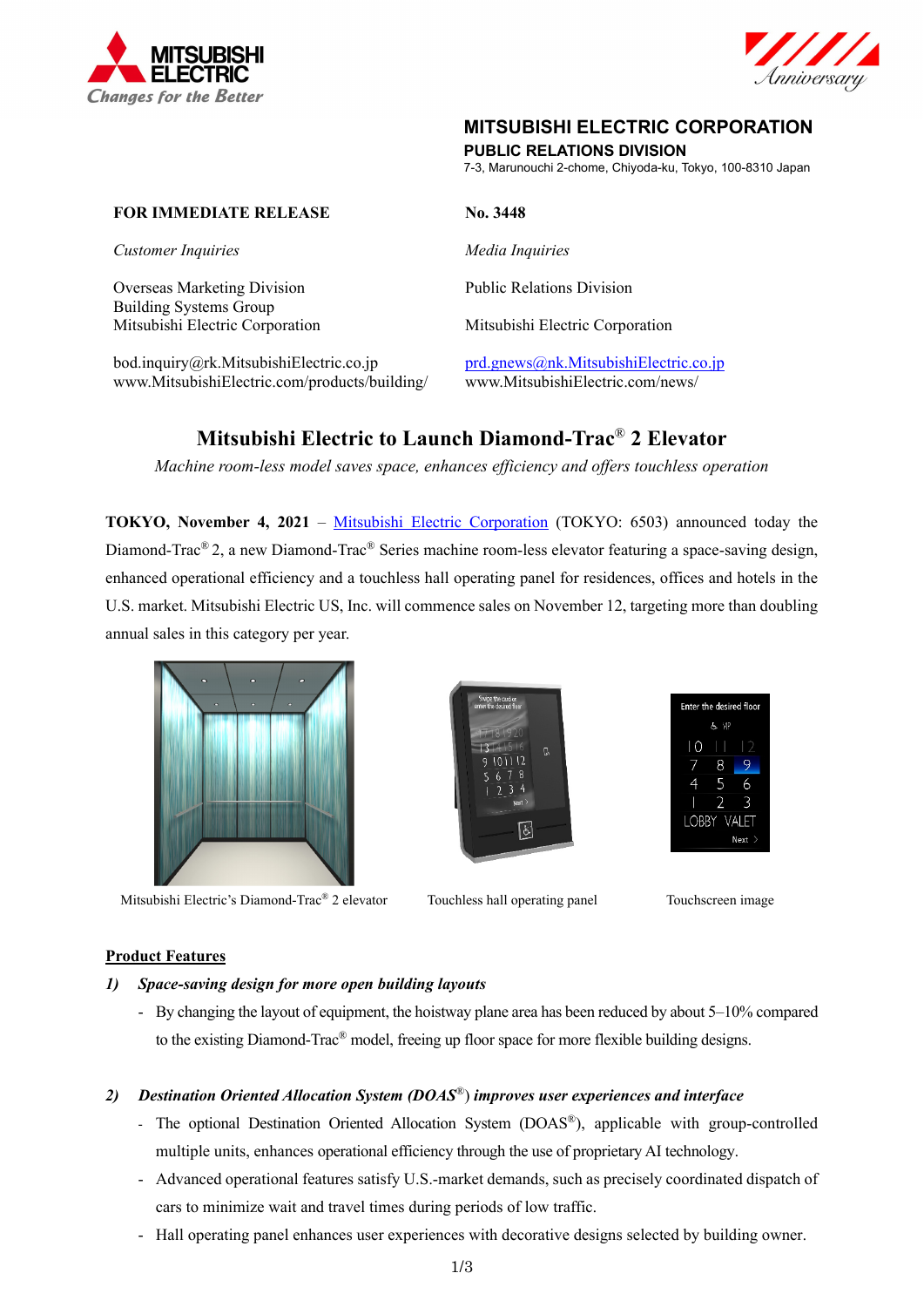# *3) PureRideTM, a simple, no touch elevator control system*

- Optional PureRide™ with proximity sensor allows users to issue touchless requests for elevators, ensuring safe, comfortable operation in response to new needs.

#### **Sales Details**

| Product Name                  | $\cup$ sage | Capacity           | Speed*          | ∟aunch        | Price    |
|-------------------------------|-------------|--------------------|-----------------|---------------|----------|
| Diamond-Trac $^{\circledR}$ 2 | Passengers  | 2,500 to 4,000 lbs | $200 - 500$ fpm | Nov. 12, 2021 | By quote |

\* 200–350fpm in case of 4,000 lb. capacity

#### **Background**

In the U.S. market, where Mitsubishi Electric has been operating its elevator business since 1985, the annual demand for elevators and escalators currently exceeds 20,000 units and is expected to continue growing steadily. Elevator functions are diversifying and there is a growing demand for space savings, particularly to free up and effectively use building layouts. The new Diamond-Trac® 2 is designed to satisfy such needs. Mitsubishi Electric aims to further expand its U.S. market with a lineup of safe, comfortable products that accommodate a widening range of capacities backed with high-quality services.

# **PureRideTM a Simple, No Touch Elevator Control System**

The PureRide™ touchless design (applicable for new and existing elevators) allows users to request elevators and designate destinations simply by placing a hand or finger over a sensor. An LED "halo" focuses the sensor's target while providing the user with intuitive feedback. Responding to the growing needs for hygiene, the sophisticated PureRide™ solution further enhances user experiences.



Touchless hall button and car operating panel

| Company         | Mitsubishi Electric US, Inc.                                                                                                                                                         |  |  |  |
|-----------------|--------------------------------------------------------------------------------------------------------------------------------------------------------------------------------------|--|--|--|
| President & CEO | Michael Corbo                                                                                                                                                                        |  |  |  |
| Location        | 5900-A Katella Avenue, Cypress, California 90630-5019, U.S.A.                                                                                                                        |  |  |  |
| Capital         | US\$ 31.623 million                                                                                                                                                                  |  |  |  |
| Ownership       | Mitsubishi Electric US Holding, Inc. 100%                                                                                                                                            |  |  |  |
| Established     | <b>July 2000</b>                                                                                                                                                                     |  |  |  |
| Employees       | 2,496 (as of March 2021)                                                                                                                                                             |  |  |  |
| <b>Business</b> | U.S. subsidiary of Mitsubishi Electric handling sales of air conditioners, elevators,<br>semiconductors and video-information equipment, and materials<br>escalators.<br>procurement |  |  |  |

# **Overview of MEUS**